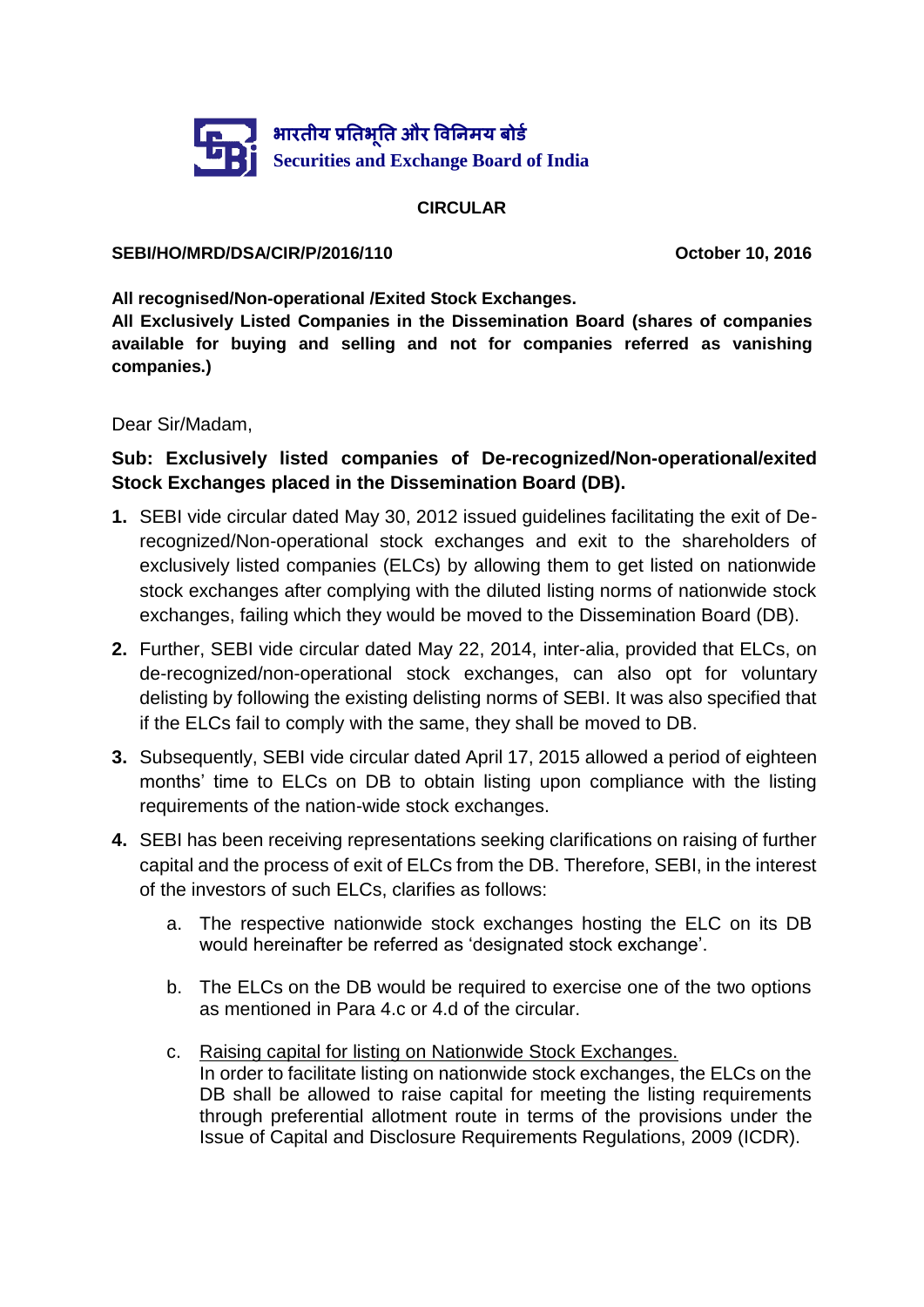- i. For the above purpose the procedures as specified under ICDR shall be followed to the extent possible. Towards this purpose, the designated stock exchange shall be according in principle approval and monitoring compliance with the same.
- ii. In the process of raising capital through preferential allotment, if the allotment is made to promoters/public such that it is in excess of the threshold limits (5% or 25%) of the SEBI (Substantial Acquisition of Shares and Takeovers Regulations), 2011 (SAST), the provisions of SAST Regulation shall not be applicable for the proposed acquisition subject to the overall holding of the promoter group not exceeding 75% of the paid up capital of the company.
- iii. The ELCs which fail to list on the nationwide stock exchanges under the aforesaid mechanism shall provide exit to its investors as per para 4.d of the circular.
- d. Procedure to provide exit to investors:

In order to protect the interest of all shareholders of such ELCs, an exit mechanism to investors of such ELCs shall be as prescribed in **Annexure-A** to this circular. Accordingly, all ELCs shall be required to ensure compliance with the procedure for exit. The oversight and monitoring of such exit mechanism shall be carried out by the designated stock exchange.

- i. Designated stock exchanges shall further ensure that the promoters have made adequate efforts in terms of the above provisions for providing exit to their shareholders before removing ELCs from the DB.
- ii. The designated stock exchange shall display the list of companies willing to provide exit to their investors on their website on a monthly basis.
- **5.** In order to facilitate the raising of capital or provide exit to investors as mentioned under para 4.c and 4.d, it is prescribed that:
	- a. The ELCs on the DB which are yet to indicate their intention to comply with listing or to provide exit shall submit their plan of action to designated stock exchanges latest within three months from the date of this circular to the satisfaction of the designated stock exchanges, failing which the designated exchange shall recommend action as specified under Para 6 of this circular.
	- b. The designated stock exchanges shall review the plan of action and ensure completion of the process within 6 months.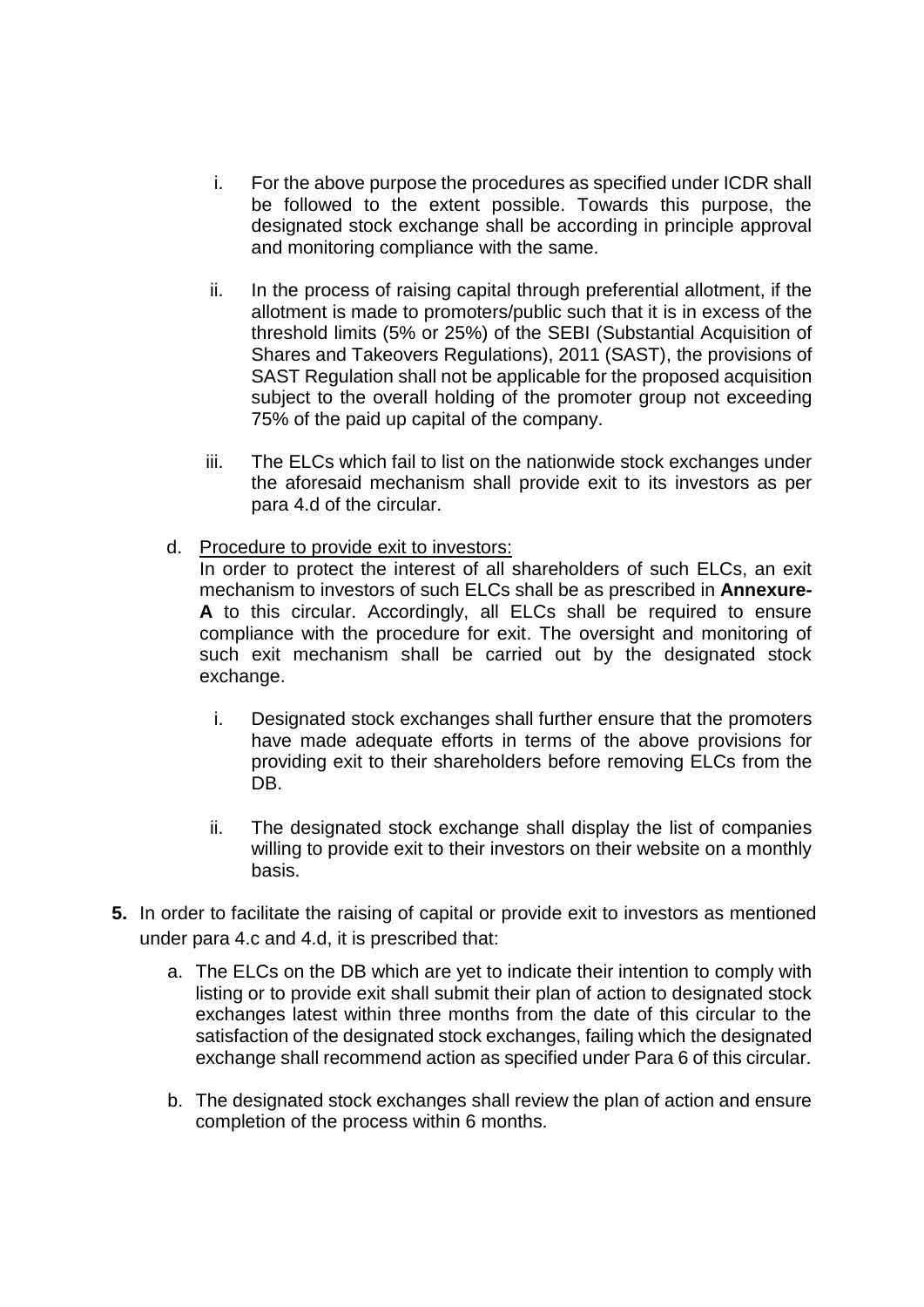### **6.** Action against companies remaining on the DB

- a. Any promoter or director whose company is on the DB and has failed to demonstrate adequacy of efforts for providing exit to their shareholders in conformity with the exit mechanism as provided in this circular shall be liable for the following actions :
	- The company, its directors, its promoters and the companies which are promoted by any of them shall not directly or indirectly associate with the securities market or seek listing for any equity shares for a period of ten years from the exit from the DB.
	- Freezing of shares of the promoters/directors.
	- List of the directors, promoters etc. of all non-compliant companies as available from the details of the company with nationwide stock exchanges shall be disseminated on SEBI website and shall also be shared with other respective agencies.
	- Attachment of bank accounts/other assets of promoters/directors of the companies so as to compensate the investors.
- **7.** The provisions of this Circular are applicable to the exclusively listed companies of all de-recognized/non-operational stock exchanges which are exited/in the process of exit in terms of exit circular dated May 30, 2012.
- **8.** The respective designated stock exchanges shall ensure that all exclusively listed companies on the DB be accordingly advised to facilitate compliance of the above provisions in a time bound manner.
- **9.** This circular is issued in exercise of powers conferred under Section 11 (1) and 11(2) (j) of the Securities and Exchange Board of India Act, 1992, to protect the interests of investors in securities and to promote the development of, and to regulate the securities market. This circular is available on SEBI website at www.sebi.gov.in.

Yours faithfully,

**Bithin Mahanta Deputy General Manager Division of SRO Administration Market Regulation Department +91-22-26449634 Email: bithinm@sebi.gov.in**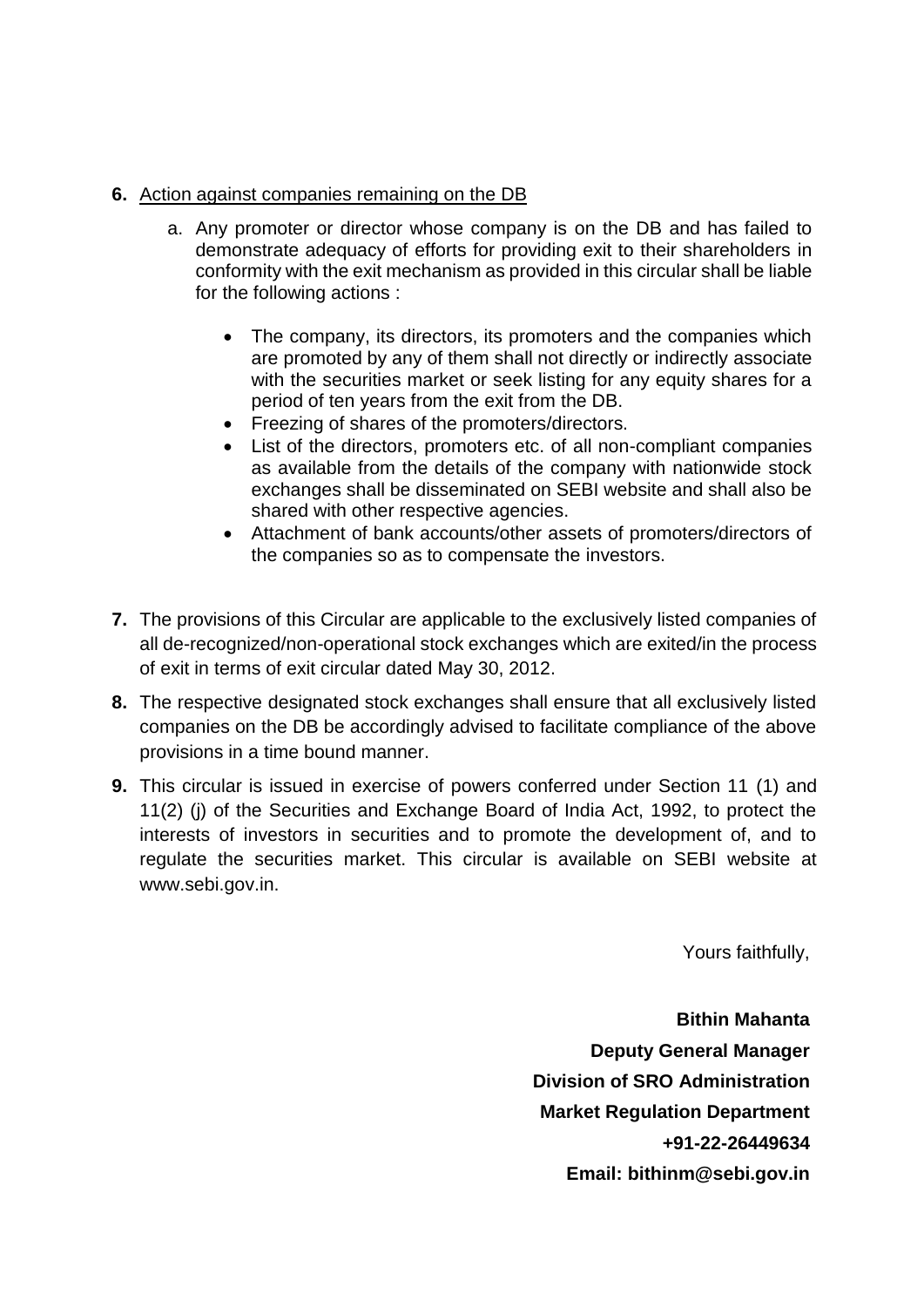## **Annexure-A.**

- i. The promoter in consultation with the designated stock exchange shall appoint an 'independent valuer' from the panel of expert valuers of the designated stock exchange.
- ii. In case the fair value determined is positive the promoter of the company shall acquire shares of such companies from the public shareholders by paying them such value determined by the valuer.
- iii. The promoter shall undertake to complete the entire process within seventy five working days.
- iv. The promoter of the company to make a public announcement in at least one national daily with wide circulation, one regional language newspaper of the region where the exited stock exchange was located and the website of the designated stock exchanges.
- v. The public announcement shall contain all material information of the fact of such exit opportunity to its shareholders, disclosing therein the name and address of company, including exit price offered by the promoter with the justification therefore, and shall not contain any false or misleading statement.
- vi. The announcement shall contain a declaration about the liability of the promoter to acquire the shares of the shareholders, who have not offered their shares under exit offer up to a period of one year from the completion of offer at the same price determined by the valuer.
- vii. The exit offer shall remain open for a period of minimum five working days during which the public shareholders shall tender their shares. The promoter shall open an escrow account in favour of independent valuer/designated stock exchange and deposit therein the total estimated amount of consideration on the basis of exit price and number of outstanding public shareholders. The escrow account shall consist of either cash deposited with a scheduled commercial bank or a bank guarantee, or a combination of both. The amount in the escrow account shall not be released to the promoter unless all the payments made in respect of shares tendered for the aforesaid period of one year.
- viii. The promoter shall make payment of consideration within fifteen working days from the date completion of offer.
- ix. The promoter shall certify to the satisfaction of designated stock exchange that appropriate procedure has been followed for providing exit to shareholders of such companies. Subsequently, the designated stock exchanges upon satisfaction shall remove the company from the dissemination board.